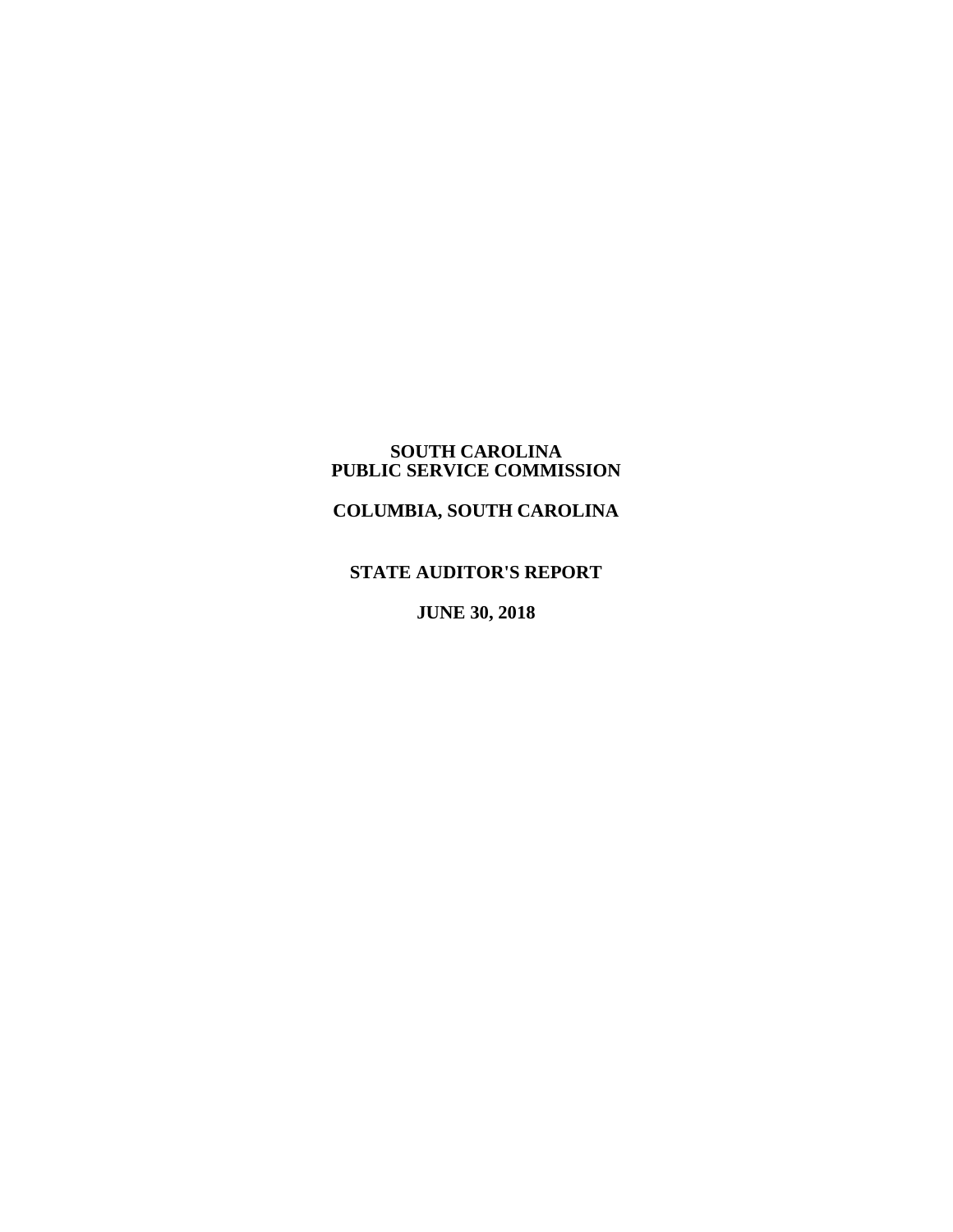

#### Independent Accountant's Report on Applying Agreed-Upon Procedures

March 5, 2019

Ms. Jocelyn G. Boyd and Members of the Commission South Carolina Public Service Commission Columbia, South Carolina

We have performed the procedures described in Attachment 1, which were agreed to by the management of the South Carolina Public Service Commission (the Commission), on the systems, processes and behaviors related to financial activity of the Commission for the fiscal year ended June 30, 2018. The Commission's management is responsible for the systems, processes and behaviors related to financial activity. The sufficiency of these procedures is solely the responsibility of the specified parties in this report. Consequently, we make no representation regarding the sufficiency of the procedures described in Attachment 1 either for the purpose for which the agreed-upon procedures report has been requested or for any other purpose.

This agreed-upon procedures engagement was conducted in accordance with attestation standards established by the American Institute of Certified Public Accountants. We were not engaged to and did not conduct an examination or review, the objective of which would be an opinion or conclusion, respectively, on the systems, processes and behaviors related to financial activity of the Commission. Accordingly, we do not express an opinion or conclusion. Had we performed additional procedures, other matters might have come to our attention that would have been reported to you.

The concept of materiality does not apply to findings to be reported in an agreed-upon procedures engagement. Therefore, all findings from the application of the agreed-upon procedures must be reported unless the definition of materiality is agreed to by the specified parties. Management of the Commission has agreed that the following deficiencies will not be included in the State Auditor's Report on Applying Agreed-Upon Procedures:

- Errors of less than \$1,000 related to cash receipts and non-payroll cash disbursements transactions.
- Errors of less than \$1,000 related to reporting packages.

This report is intended solely for the information and use of the Commissioners and management of the South Carolina Public Service Commission and is not intended to be and should not be used by anyone other than these specified parties. However, this report is a matter of public record and its distribution is not limited.

George & Kennedy, II

George L. Kennedy, III, CPA State Auditor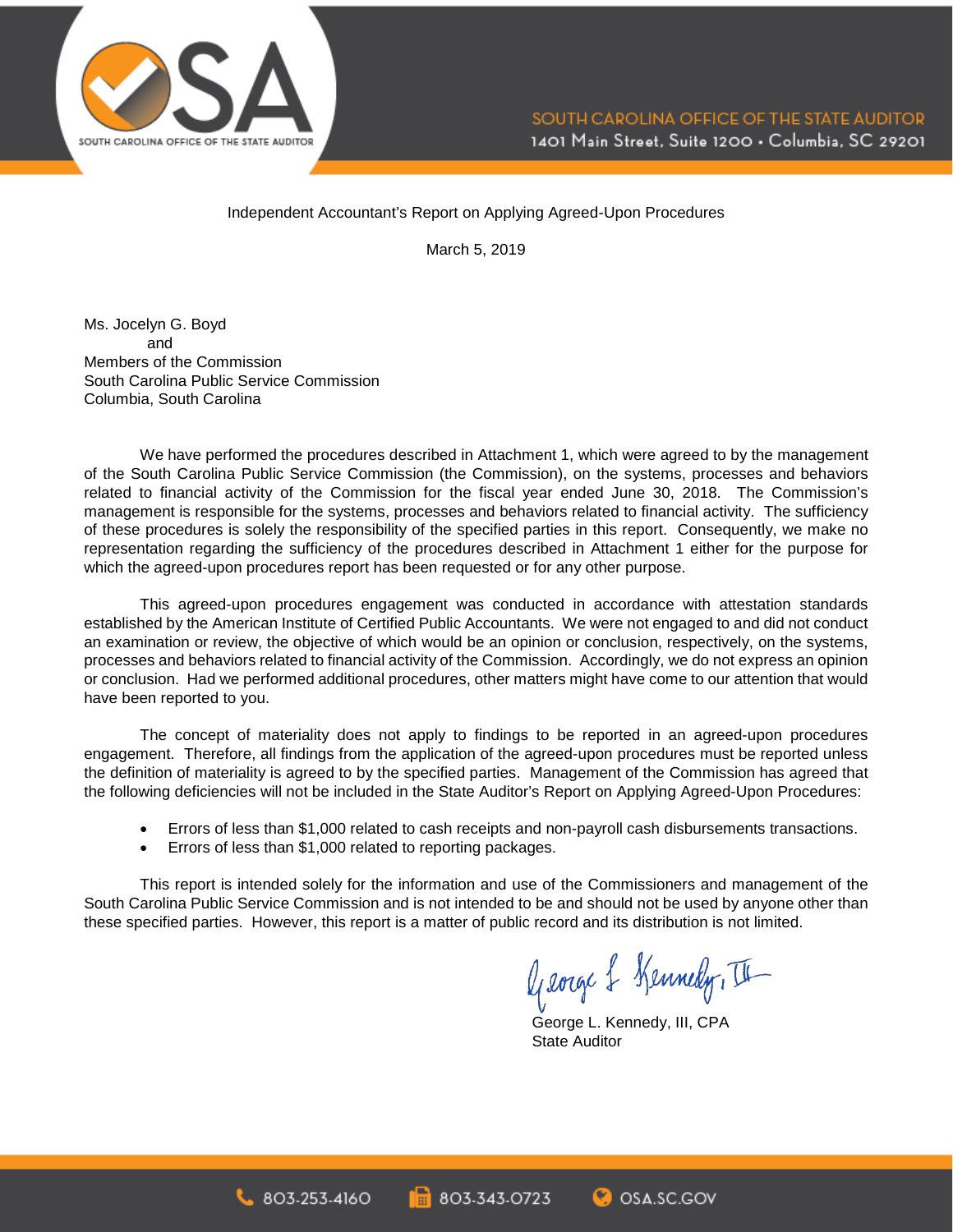## **South Carolina Office of the State Auditor Agreed-Upon Procedures Related to the South Carolina Public Service Commission (R04)**

# **Cash Disbursements/Non-Payroll Expenditures**

- 1. Compare current year non-payroll expenditures at the subfund and account level to those of the prior year. Obtain from management an understanding of variations over \$30,000 and 10%.
- 2. Randomly select twenty-five non-payroll disbursements and inspect supporting documentation to determine:
	- Transaction is properly completed as required by Commission procedures; invoice(s) agree(s) with general ledger as to vendor, amount, number, and date.
	- All supporting documents and approvals required by Commission procedures are present and agree with the invoice.
	- The transaction is a bona fide expenditure of the Commission.
	- The transaction is properly classified in the general ledger.
	- Disbursement complied with applicable State laws, rules, and regulations including the State Consolidated Procurement Code, state travel regulations etc.
	- Determine that disbursements are recorded in the proper fiscal year.
	- Clerical accuracy / confirm proper sales/use tax.

We found no exceptions as a result of the procedures.

# **Payroll**

- 3. Compare current year payroll expenditures at the subfund and account level to those of the prior year. Obtain from management an understanding of variations over \$30,000 and 10%.
- 4. Compare the percentage change in personal service expenditures between the current year and prior year to the percentage change in employer contributions expenditures between the current year and prior year. Obtain from management an explanation of changes greater than 10%.
- 5. Haphazardly select four employees who terminated employment during the fiscal year to determine if they were removed from the payroll in accordance with the Commission's policies and procedures, that the employee's last pay check was properly calculated and that the employee's leave payout was properly calculated in accordance with applicable State law.
- 6. Haphazardly select four employees hired during the fiscal year to determine if they were added to the payroll in accordance with the Commission's policies and procedures and that their first pay check was properly calculated in accordance with applicable State law.

We found no exceptions as a result of the procedures.

# **Journal Entries and Transfers**

- 7. Haphazardly select three journal entries and two transfers for the fiscal year to:
	- Trace postings to the general ledger, confirming amounts agree with supporting documentation.
	- Confirm transaction is properly approved.
	- Inspect supporting documentation to confirm the purpose of the transaction.

We found no exceptions as a result of the procedures.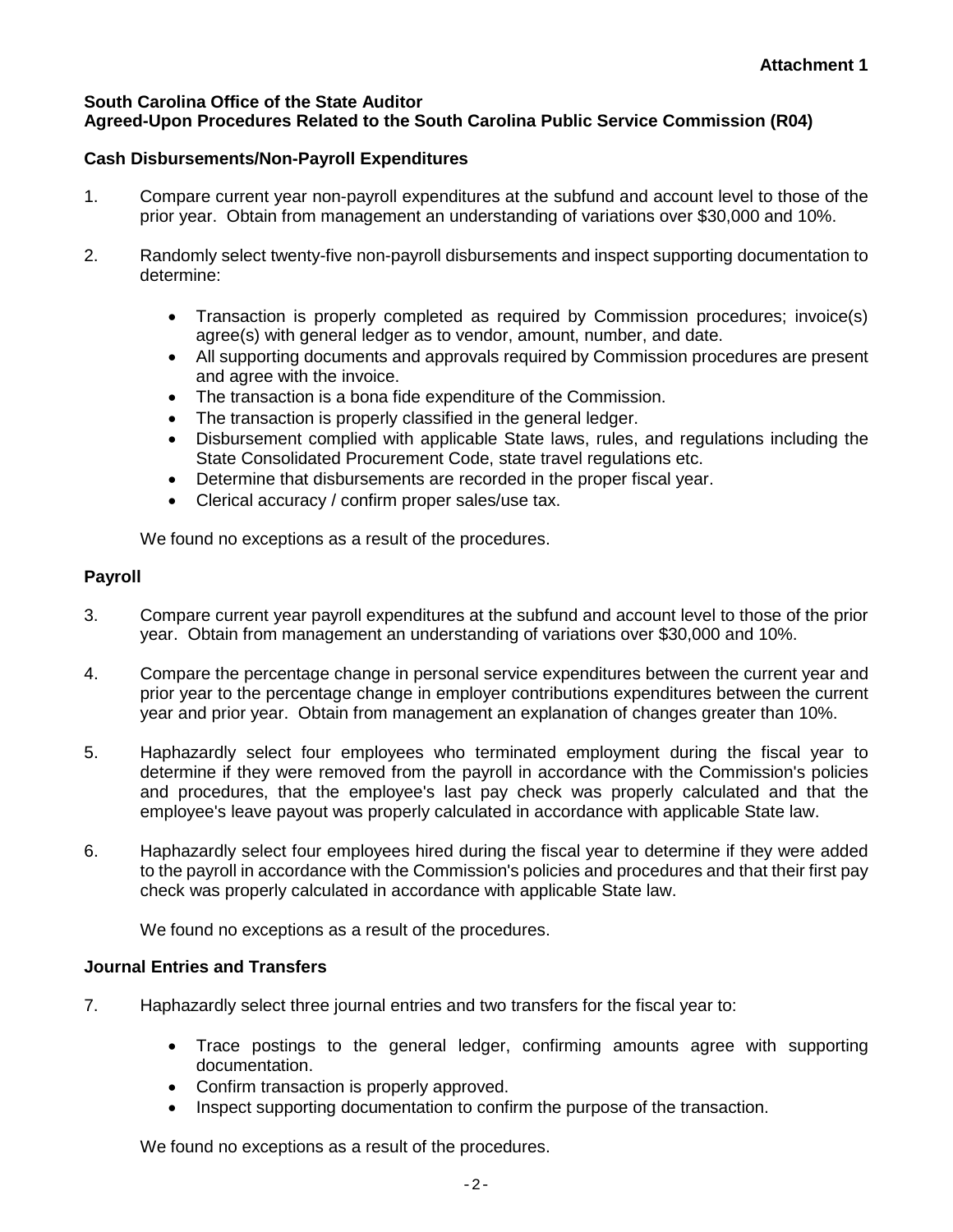## **Reporting Packages**

- 8. Obtain copies of fiscal year end reporting packages submitted to the Office of the State Comptroller General (CG). Inspect the Master Reporting Package Checklist to determine the appropriate reporting packages were prepared and submitted by the due date established by the CG's Reporting Policies and Procedures Manual.
- 9. In addition to the procedure above, perform the following:
	- Prepaid Expenses Reporting Package

Determine if amounts agree to the South Carolina Enterprise Information System (SCEIS) Yearend Rptg - Prepaid Expenses report and/or Commission prepared records. In addition, inspect the sole prepaid expense to determine if the amount was properly classified, calculated and reported based on inspection of the SCEIS general ledger and invoices.

• Capital Assets Reporting Package

Determine if responses and reported amounts are reasonable/accurate based on inspection of the SCEIS general ledger, the SCEIS Asset History Sheet and/or Commission prepared records.

• Operating Leases Reporting Package

Determine if amounts agree to the SCEIS general ledger, the SCEIS Yearend Rptg Operating Lease Expense with Vendor report and/or Department prepared records. In addition, based on inspection of invoices and lease agreements, determine if payments were properly classified, coded and calculated by inspecting and recalculating the following reported amounts: (1) Five haphazardly selected contingent rental payments; (2) One haphazardly selected payment for each vendor included in the remaining rental payment classifications (One Time Payments, Month to Month Rentals, Other Rental Charges); and (3) The effective dates, current expense, and calculations of all (three) leases with future minimum lease payments.

• Subsequent Events Questionnaire

Determine if responses are reasonable/accurate and any required supplemental information was properly prepared and submitted based on inspection of the SCEIS general ledger and/or Commission prepared records. Compare the Annual Leave, Holiday Leave, and Compensation Time balances for each employee from the Comptroller General's Office's compensated Absence Report to the June 30, 2018 balances in SCEIS to determine if the Commission had any possible late submissions of leave.

We found no exceptions as a result of the procedures.

#### **Capital Assets**

10. For the Commission's sole capital asset retirement, inspect supporting documentation, the SCEIS general ledger and the SCEIS Asset History Sheet to determine that the asset was properly removed from the Commission's books and the disposal was properly approved.

We found no exceptions as a result of the procedures.